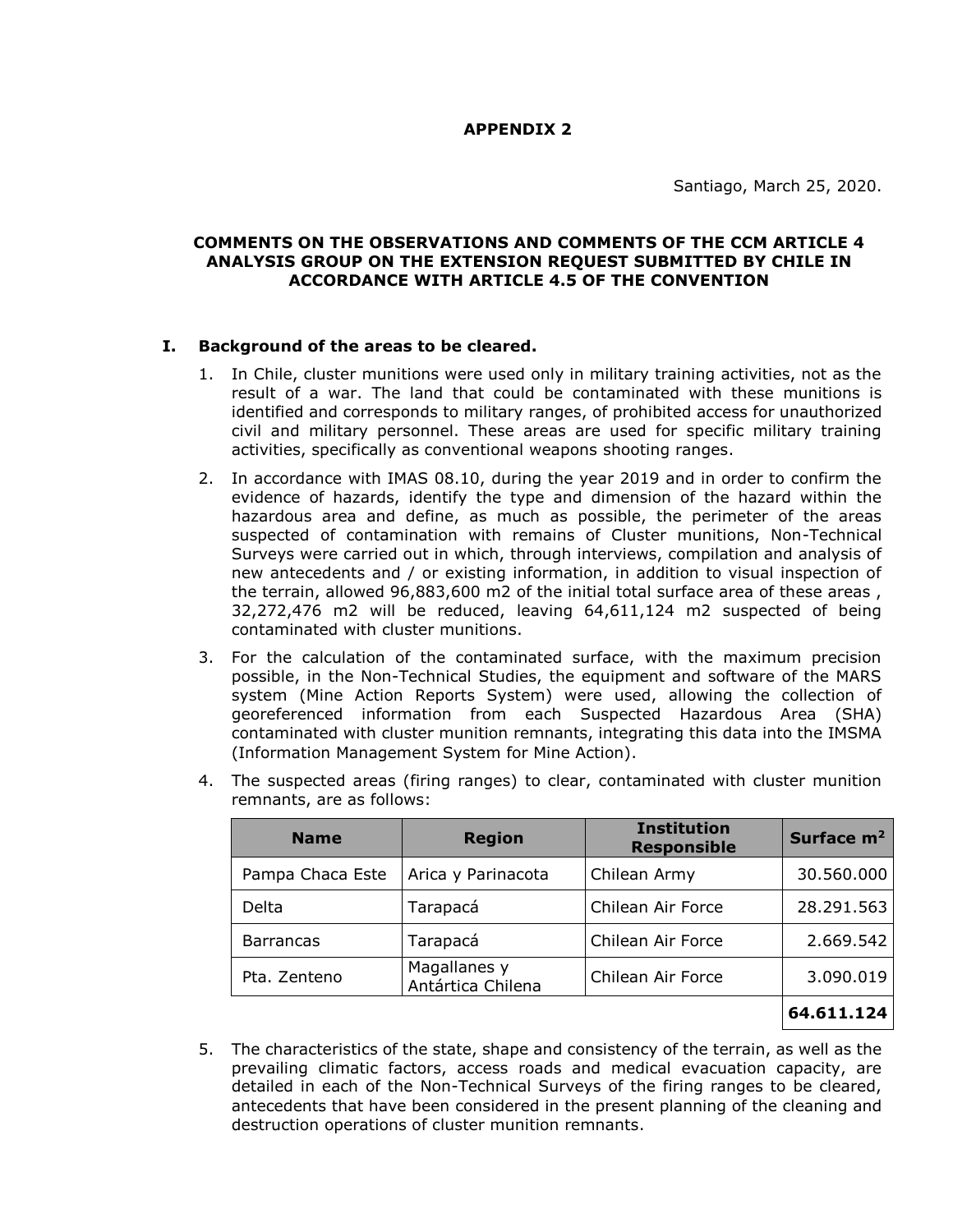6. In the procedures to carry out the operations of cleaning and destruction of cluster munition remnants, the provisions of IMAS 07.11 Land Release, IMAS 08.10 Non-Technical Surveys, IMAS 08.20 Technical Surveys, IMAS 09.30 Explosive Ordnance Disposal – (EOD), will be considered. in addition to the institutional regulations of the Chilean Army; Humanitarian Demining Manual MDO-90402 and EOD Procedures Manual MDO-40402.

# **II. Planning Objectives.**

- 1. Specify the identification and ensure the cleaning and destruction of the remains of cluster munitions located in the military training ranges, where this type of ammunition was used, considering carrying out the process of quality assurance and certification of this areas.
- 2. The Convention on Cluster Munition is a commitment made at the national level, therefore, the cleaning and destruction of cluster munition remnants must be confronted with the Armed Forces Institutions, using existing capacities in terms of EOD specialist personnel and equipment. of personal protection, detection equipment, tools for clearance, vehicles, machinery and support equipment owned by the State of Chile.
- 3. The Army and Navy Demining Units have adequate training and equipment to carry out the cleaning and destruction of cluster munition remnants; likewise, personnel from the Chilean Air Force have been trained, thereby allowing the creation of an EOD Unit in this Institution.

# **Equipment:**



4. The minimum organization of a Cleaning Unit for areas contaminated with cluster munition remnants must have at least 7 tracking teams, in addition to an EOD team comprised of at least 2 EOD operators. The Cleaning Unit shall also have in the area of operations, the material and personnel for health support, logistical and administrative personnel, and means of transportation that allow the development and continuity of operations.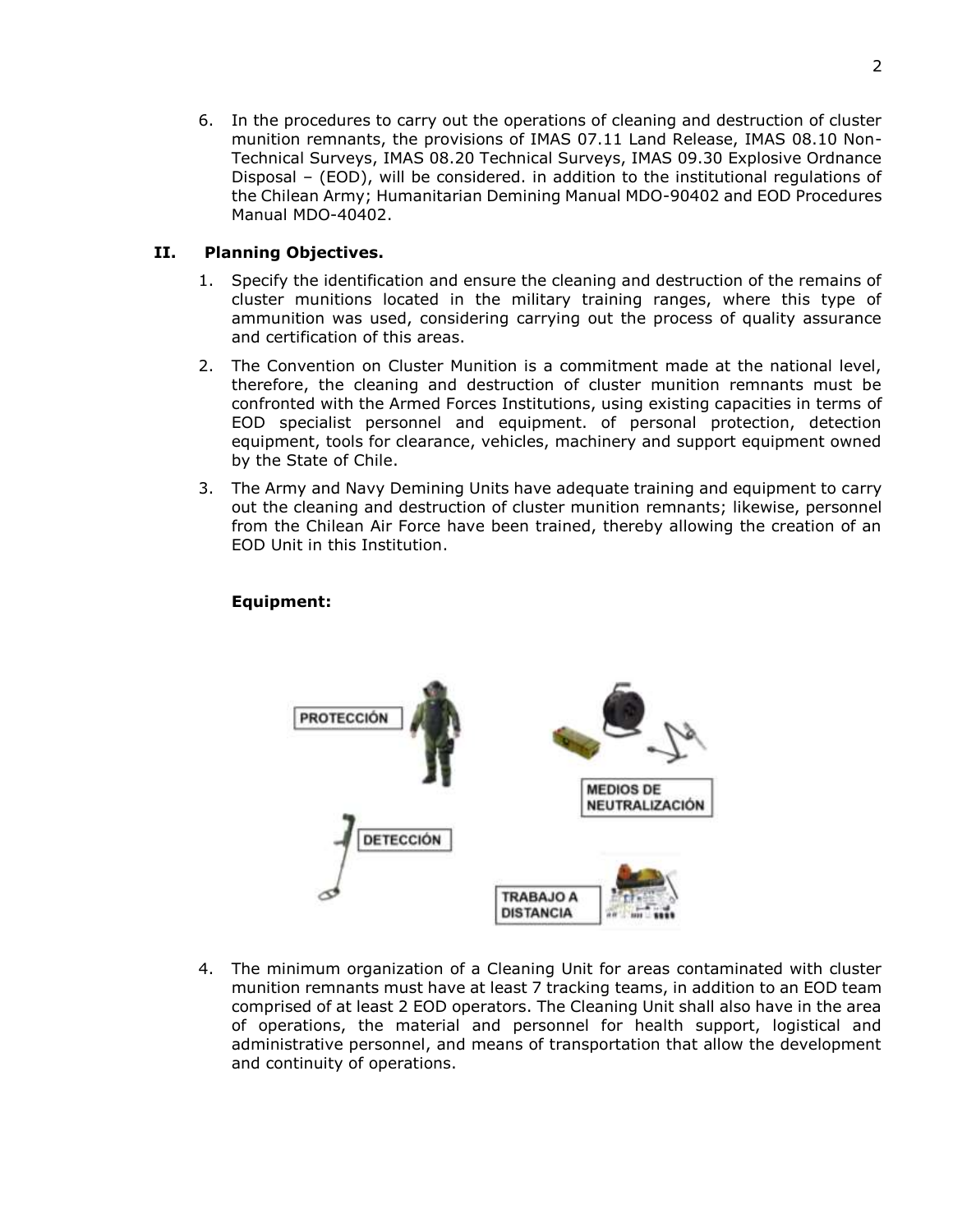

#### **EOD Section Commander.**

- Exercise team instruction.
- Exercises equipment operation.
- Appoint Crew Commanders (Greater Experience).
- Responsible for preparing technical reports and regulatory documentation to the Commander of the EOD Company.
- Responsible in the destruction area according to planning.

#### **EOD Squad Commander.**

- Responsible for the technical execution.
- All actions in the area of operation will only obey the guidelines of the EOD Section Commander.
- Responsible for the tactical control of the items that will be used in his crew.

#### **III. Projection of clearance operations Convention on Cluster Munitions, Art. 4.**

- 1. The work planning foreseen to face the pending challenge to implement Article 4, is formulated on the basis of the trained personnel and the existing means to date, for which, the National Defense Institutions will arrange the preparation and enlistment of the human and technical means to carry out the cleaning and destruction of cluster munition remnants.
- 2. The anticipated working deadlines are calculated on the performance of a manual unit, considering work periods, rest periods, camping transfers and technical studies. In addition to the above, the experience obtained in clearance processes of explosive device remains, carried out by personnel from the School of Engineers, in a shooting range of the Chilean Army, which had a low level of contamination, was considered. The technical work carried out in this area showed an advance per day of one hectare per tracking pair.
- 3. The cleaning operations of areas contaminated with cluster munition remnants will be carried out through visual inspection, detection, clearance, signaling, neutralization and / or destruction, all of the above must be considered based on the physical state of the ammunition found. These technical works are scheduled to be carried out by specialized units of the Armed Forces (Army, Navy and Air Force).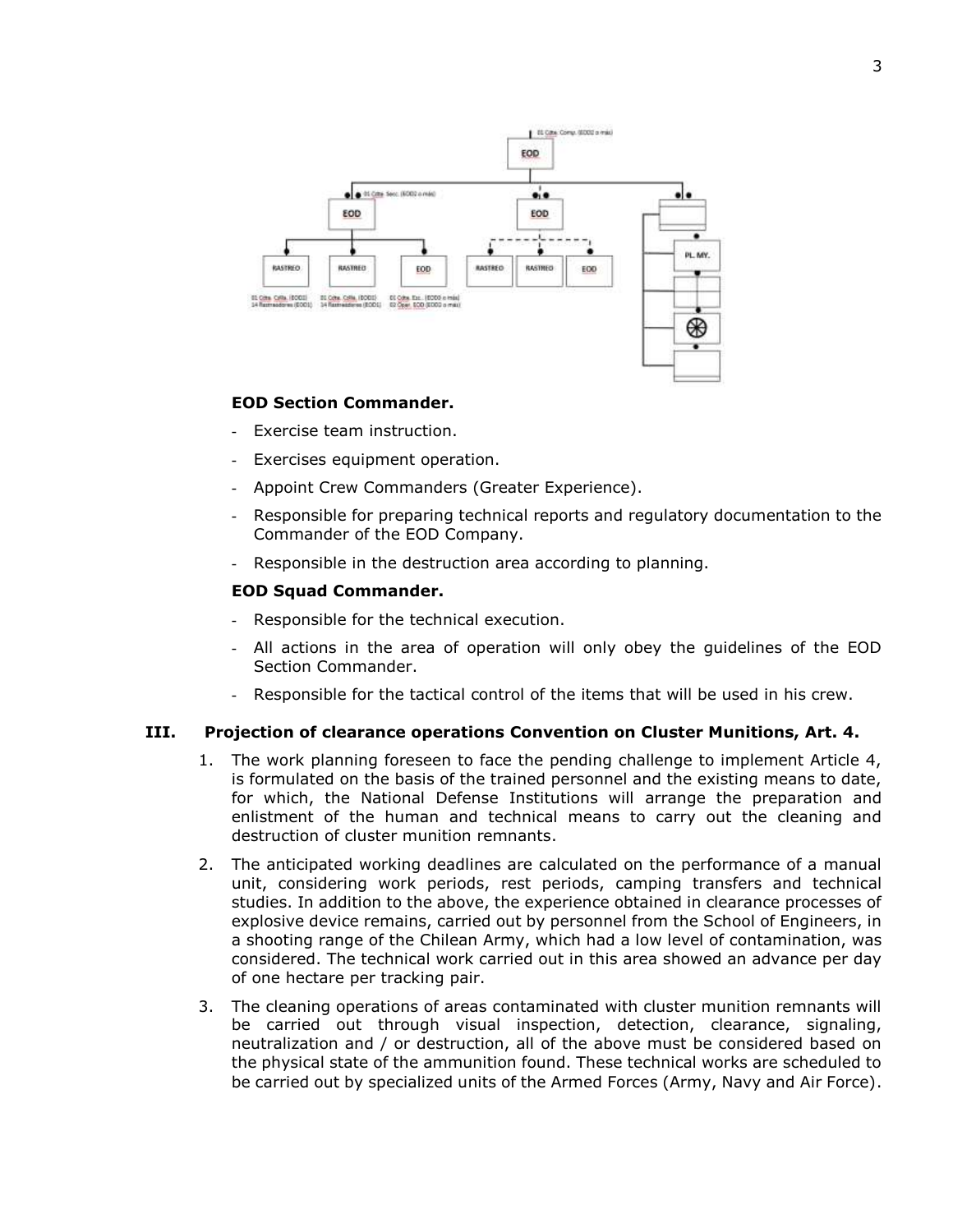4. The stages of operations will be as follows:



- a. Search and marking.
	- The first approach will be made by executing a batch reconnaissance (minimum visual reconnaissance).
	- The approach must be made by the team leader and his crew commanders.
	- After the first approach, the team leader hands over the batch responsibility to his crew commanders.
	- The search will be carried out with magnetic equipment in 25x25 m drawers and, once an Explosive Ordnance (EO) has been found, it will be marked with red flags.
	- The EO can be found on the surface or buried, for which in the case that an EO is detected underground with the magnetic means, a search will be carried out by excavation.
	- This search must be supported by mechanical means (skid steer loader or backhoe).
	- Coordination must be close between the EOD operator and the machinery operator, keeping in mind that it should not dig deeper than the depth range of the detector.
- b. Removal / Neutralization.
	- Under cover.
	- The pulleys, never towards us. (if possible)
	- Ammunition will be moved as necessary.
	- There will be a waiting time after removal.
	- Observation of results at a distance.
	- At a safe distance.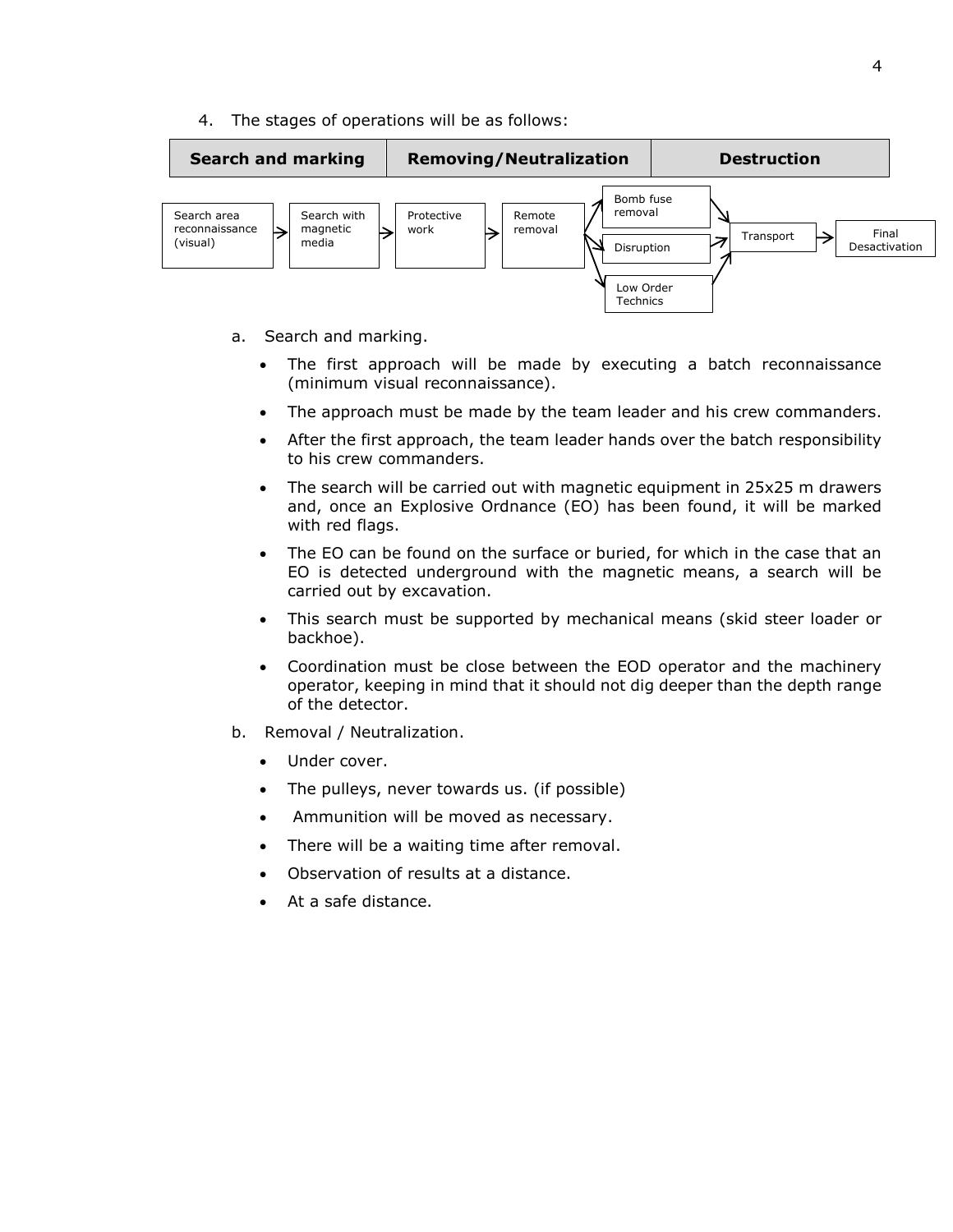| <b>Munition</b>                                    | <b>Danger Radio</b> | <b>Exclusion</b><br><b>Distance</b> |
|----------------------------------------------------|---------------------|-------------------------------------|
| Hand Grenades / Submunitions                       | 75 Meters           | 150 Meters                          |
| Anti Personnel Mines                               | 75 Meters           | 150 Meters                          |
| Mines other than anti-<br>personnel mines (MOTAPM) | 100 Meters          | 300 Meters                          |
| Projectile 40-100 mm                               | 150 Meters          | 350 Meters                          |
| Projectile 100-200 mm                              | 300 Meters          | 700 Meters                          |
| Projectile + 200 mm                                | 400 Meters          | 1000 Meters                         |
| <b>Aviation Bombs</b>                              | 700 Meters          | 1500 Meters                         |

These distances must be confirmed for the type of munition to be destroyed.

- c. Destruction.
	- Destruction In Situ.



• Bomb fuse removal.

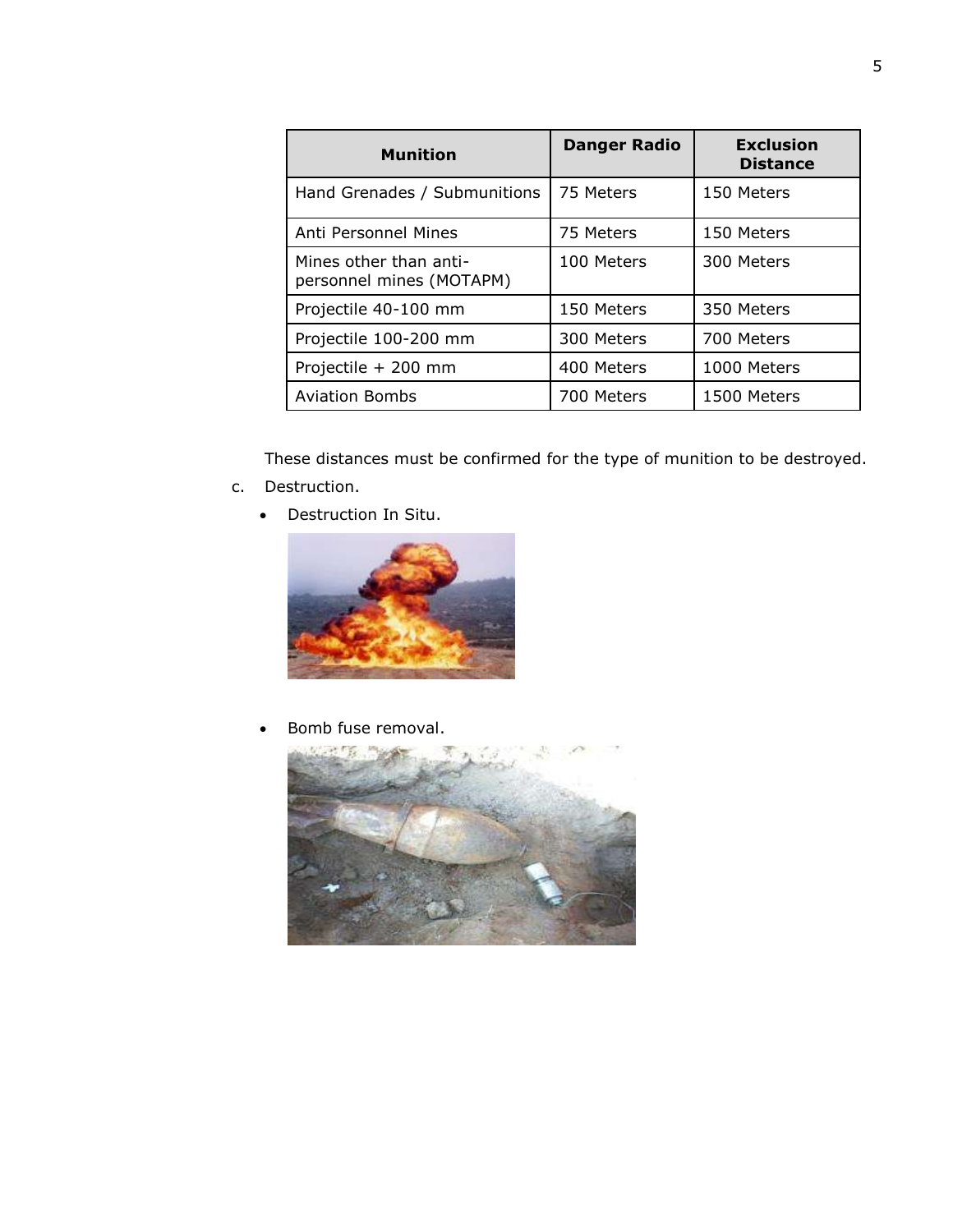"Low Order"



5. Forecast Operations Cleaning of Cluster Munition Remnants.

| Ranges to clear    | Responsible          | Months |
|--------------------|----------------------|--------|
| "Pampa Chaca Este" | UDH Arica (Army)     | 51     |
| "Delta"            | UDH Calama (Army)    | 49     |
| "Barrancas"        | UDH FACH (Air Force) |        |
| "Punta Zenteno"    | UDH POMTA (Navy)     |        |

- 6. It should be borne in mind that this projection may vary, depending both on the additional means that may be assigned or a possible reorganization of these, as well as on new difficulties or unforeseen events that may affect the advance of cleared areas.
- 7. The operations of cleaning and destruction of cluster munitions remnants are within the functions that the Armed Forces are required to carry out; likewise, activities on risk reduction education for these explosive devices are carried out in coordination with other State agencies.
- 8. For the execution of the operations of cleaning and destruction of cluster munitions remnants, there will be operational, administrative and logistical support, which will be granted fundamentally by the Institutions of the Armed Forces, for which the Army, the Navy and the Air Force of Chile have the following Humanitarian Demining Units (UDH):
	- a. Demining Unit "Arica", belonging to the Motorized Brigade No. 4 "Rancagua", dependent on the VI Army Division, with area of responsibility, the "Pampa Chaca Este" training camp, in the Arica and Parinacota Region.
	- b. Demining Unit "Calama", belonging to the Motorized Brigade No. 1 "Calama", dependent on the 1st Army Division, with area of responsibility, the "Delta" training camp, in the Antofagasta Region.
	- c. Demining Unit of the Chilean Air Force (UDH FACH), dependent on the First Air Brigade of the Chilean Air Force, in the city of Iquique, having as its area of responsibility, the training camp "Barrancas", in the Antofagasta region.
	- d. Part of Operations of Land Mines of the Navy (POMTA), belonging to the Marine Infantry Detachment No. 4 "Cochrane", dependent on the III Naval Zone, with area of responsibility in the training camp "Punta Zenteno", in the Magallanes and Chilean Antarctic Region.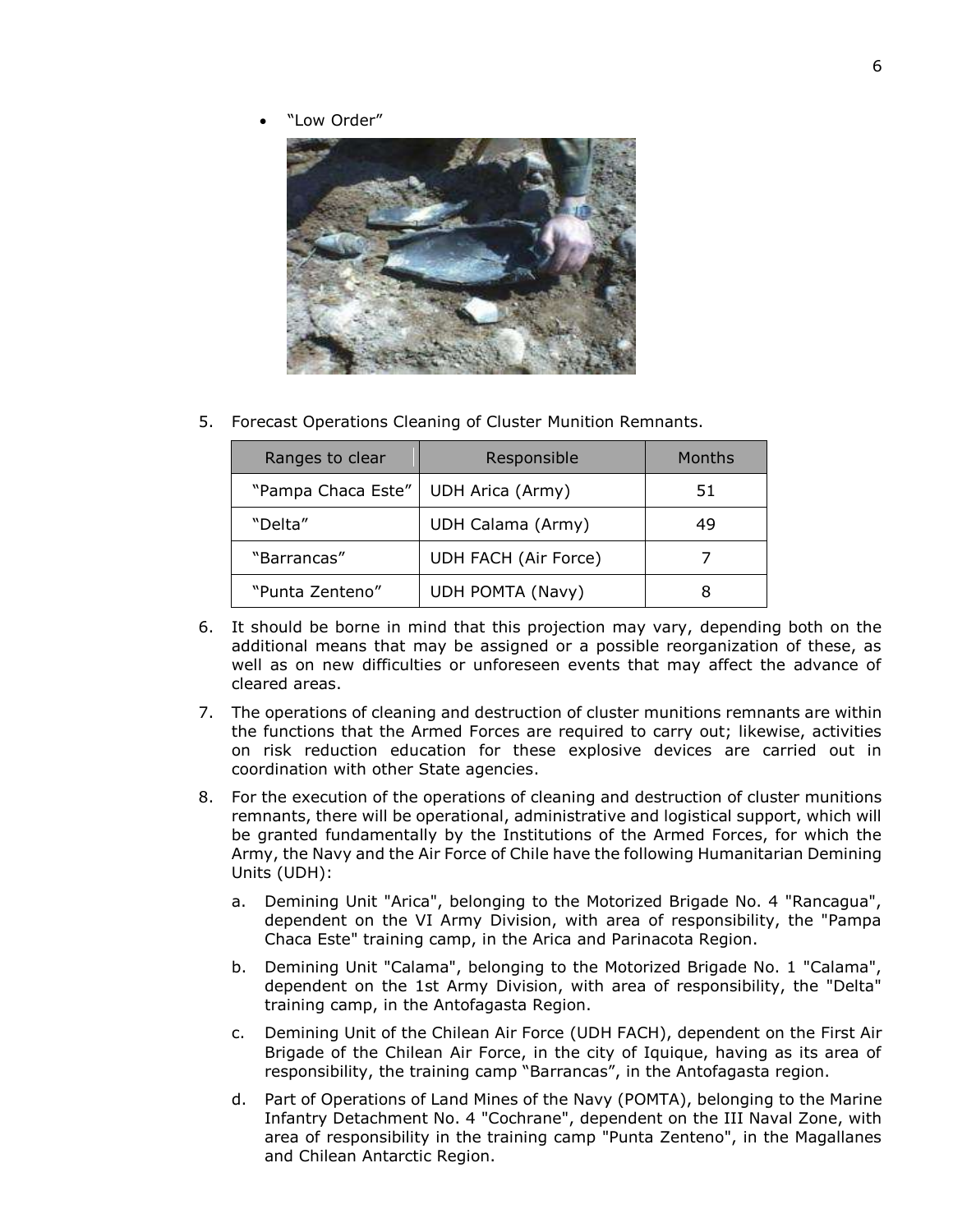- 9. Training Center for Demining and Destruction of Explosives (CEDDEX), belonging to the School of Military Engineers, dependent on the Army Schools Division. It is the body in charge of planning, scheduling, directing, and training personnel of Officers and NCOs of the Army and other branches of the Armed Forces, to perform activities in humanitarian demining and destruction of cluster munition remains, in addition, on behalf of the National Mine Action Authority, it will carry out the activities corresponding to the process of "Certification of Cleared Areas" of cluster munition remnants.
- 10. Likewise, once the Technical Studies are started in each of the areas, their analysis and study will allow obtaining the greatest possible clarity, regarding where there is a reasonable suspicion of contamination by cluster munition remnants; allowing through a systematic process, based on direct evidence, to confirm the presence and magnitude of the contamination of cluster munition remnants, as well as other explosive devices, taking into account that these areas correspond to firing ranges of different weapons, which once started the operations, will be in recess for their training activities.



#### **Organization of the Zone.**

- 11. The estimated amount of cluster munition remnants was calculated based on what was reported at the time by the Army and Air Force. It corresponds to the total of the ammunition used with the total of their submunitions. As many Cluster Munitions did indeed explode, the munition that could be unexploded is considerably less.
- 12. In addition to the above, internal regulations consider that each time explosive devices are used on military sites, it is appropriate that the site of impact be reviewed by explosive ordnance disposal (EOD) crews, who detonate the items found without exploding. Given the time since the last Cluster Munitions was used, the EOD teams have been destroying every unexploded item found.
- 13. Notwithstanding the foregoing, CERTIFICATION is required, according to IMAS standards. Consequently, the quantity and type of cluster munition used for training activities is identified for each of the firing ranges and has been reported to the Convention on Cluster Munitions, through Report Article 7 of Transparency Measures and considers the next: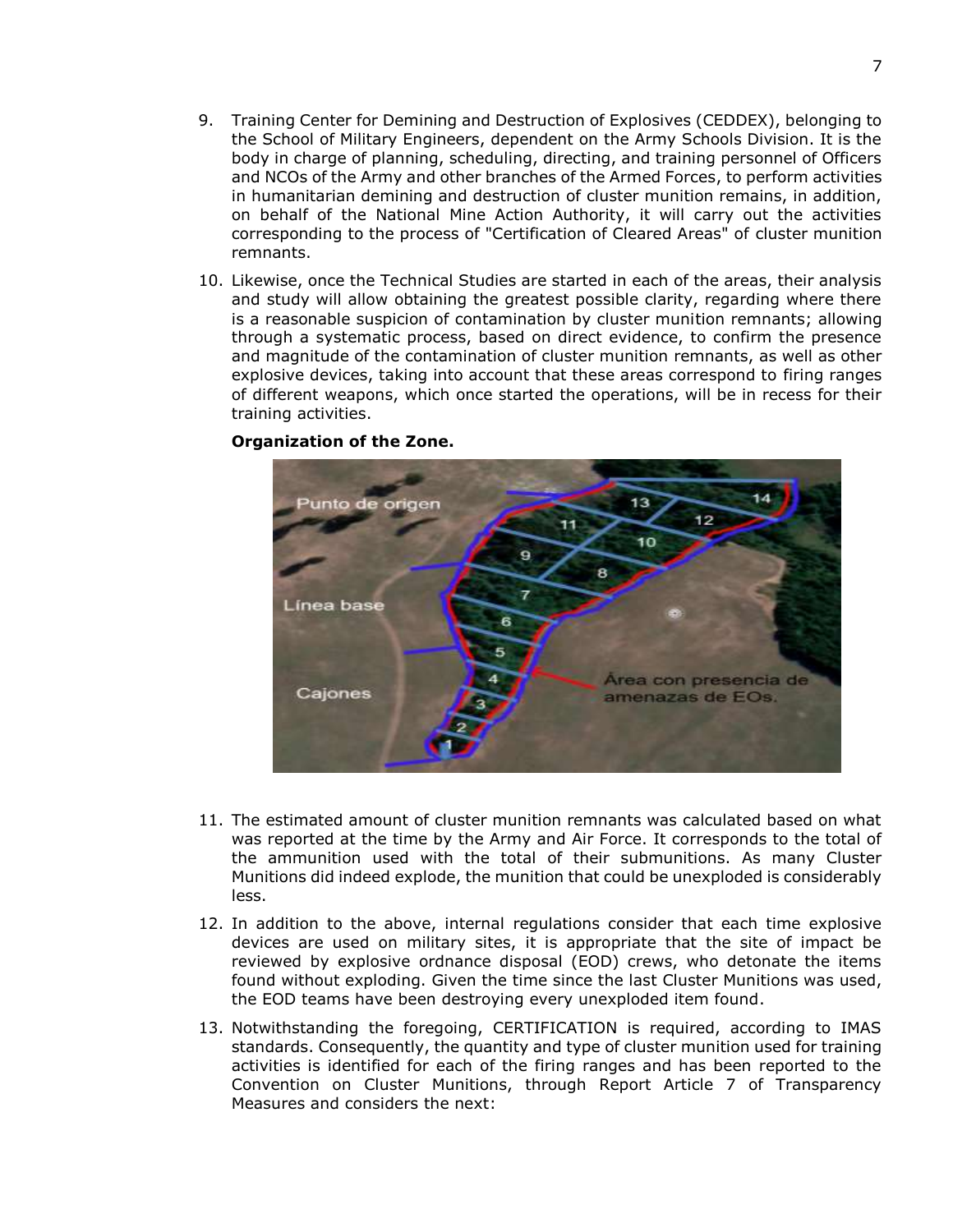| Ranges to be clear | <b>Cluster Munition Type</b> | <b>Estimated Quantity</b>                                              |  |  |  |
|--------------------|------------------------------|------------------------------------------------------------------------|--|--|--|
| "Pampa Chaca Este" | Rockets MK-II LAR 160        | 608 rockets were launched, the<br>amount of remnants<br>is<br>unknown. |  |  |  |
| "Delta"            | Bombs CB-250K                | 4 bombs were launched, the<br>amount of<br>remnants<br>is<br>unknown.  |  |  |  |
| "Barrancas"        | Bombs CB-250K                | 16 bombs were launched, the<br>amount of remnants<br>is<br>unknown.    |  |  |  |
| "Punta Zenteno"    | Bombs CB-250K                | 20 bombs were launched, the<br>amount of<br>remnants<br>is<br>unknown. |  |  |  |

# MK II LAR 160 Rocket



Sub munition CL -3022-S4

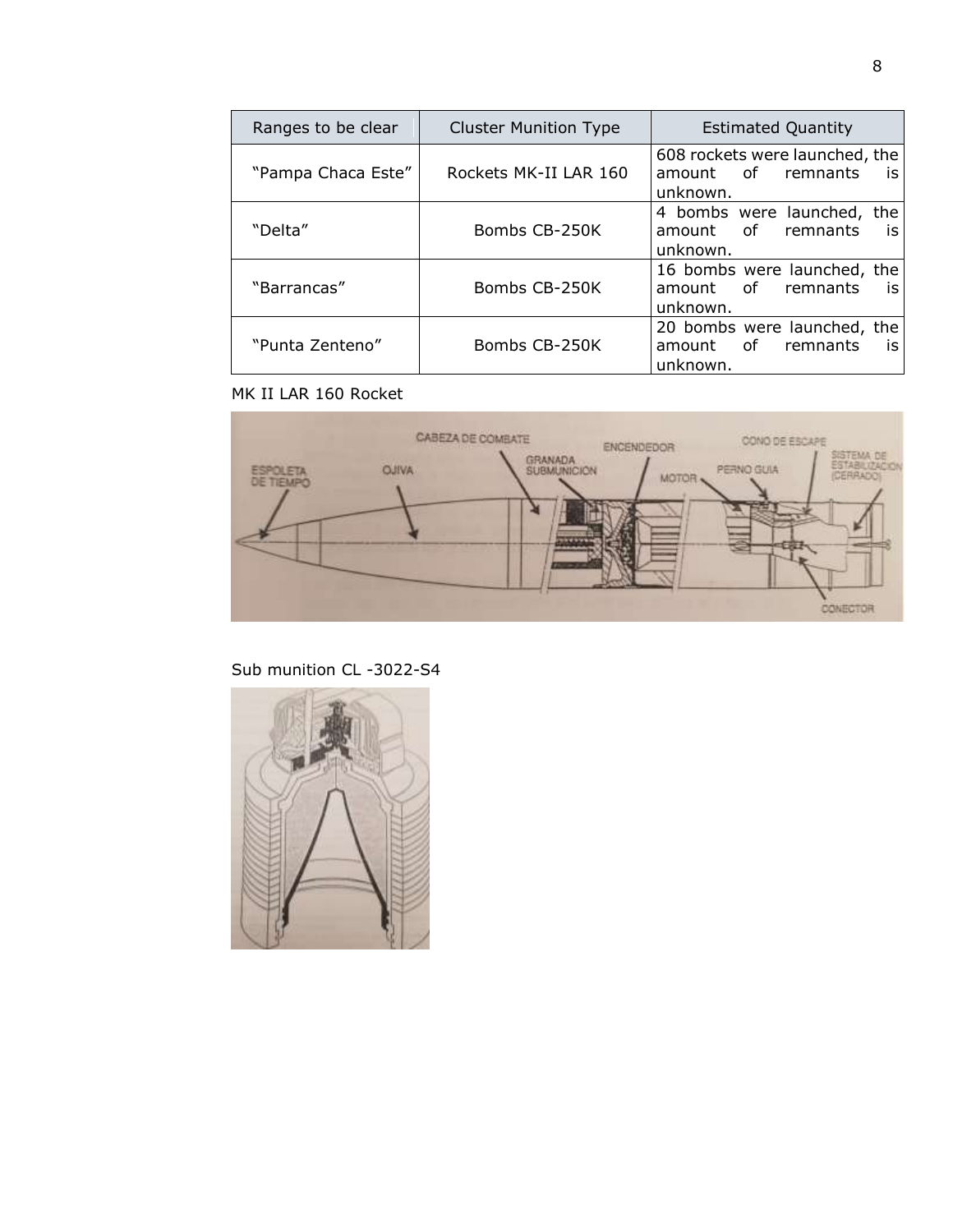# CB-250K Bomb



### Sub munition



14. With the Technical Studies results, the working days will be established, according to the particular situation of each contaminated area and considering the daily meteorological situation for each particular area, giving priority to the safety of personnel.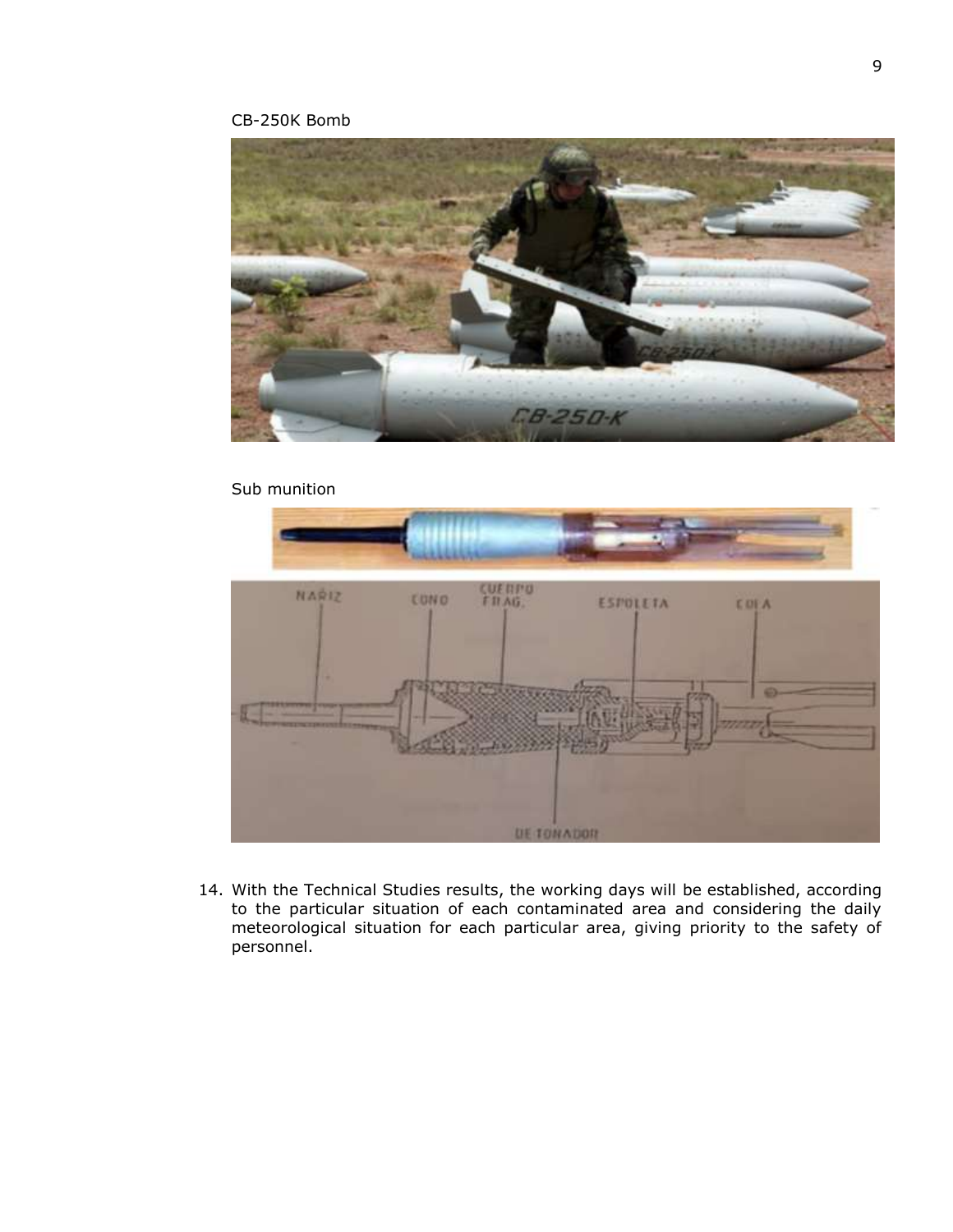15. Cleaning operations in areas contaminated with cluster munition remnants will be carried out in accordance with the following provision.:

| Range                        | 2021 | 2022 | 2023 | 2024 | 2025 | 2026 |
|------------------------------|------|------|------|------|------|------|
| Chaca<br>de<br>Pampa<br>Este |      |      |      |      |      |      |
| Delta                        |      |      |      |      |      |      |
| <b>Barrancas</b>             |      |      |      |      |      |      |
| Punta Zenteno                |      |      |      |      |      |      |

16. In the Magallanes and Chilean Antarctic Region, in the southern part of the country ("Punta Zenteno"); where, although the work will be carried out at sea level, the conditions of temperature, humidity and winds in the winter period affect the normal development of operations, which is why the recess of operations is expected in that period of the year (May to August).

# **IV. Financial and logistical projection to develop clearance operations under Article 4 of the Cluster Munitions Convention.**

- 1. It is foreseen to have the financial resources to maintain and sustain over time the operations to be carried out by the cluster munition remnants cleaning units. In addition, the need for training of personnel for relays, renewal of personal protective equipment, support equipment, facilities, vehicles and support equipment, as well as the eventual integration of new technologies that allow optimizing the use of available means, have been considered.
- 2. Forecast of resources to be assigned annually by the Ministry of Finance:

|                            | 2021          | 2022            | 2023            | 2024            | 2025            | 2026            |
|----------------------------|---------------|-----------------|-----------------|-----------------|-----------------|-----------------|
| <b>SECNAD</b>              | \$244.159.476 | \$748.149.693   | \$753.849.693   | \$269.093.893   | \$269.093.893   | \$269.093.893   |
| <b>EOD ARICA</b><br>(Army) | \$161.732.288 | \$181,732,288   | \$181.732.288   | \$181.732.288   | \$181,732,288   | \$106.416.144   |
| EOD IQUIQUE<br>(Army)      |               | \$181,732,288   | \$181.732.288   | \$181.732.288   | \$181,732,288   | \$96.116.144    |
| <b>EOD FACH</b>            |               | \$100.116.144   |                 |                 |                 |                 |
| <b>EOD Navy</b>            |               | \$100.116.144   |                 |                 |                 |                 |
| <b>CEDDEX</b>              | \$69.823.214  | \$55.840.874    | \$55.840.874    | \$20.220.419    | \$55.840.874    | \$20.220.419    |
| <b>EMCO</b>                | \$510.617.965 | \$749.888.269   | \$596.532.469   | \$596.532.469   | \$596.532.469   | \$596.532.469   |
| <b>Total in</b><br>pesos:  | \$986,332,943 | \$2.117.575.700 | \$1.769.687.612 | \$1.249.311.357 | \$1.284.931.812 | \$1.088.379.069 |

a. Budget in national currency (Chilean peso):

b. Budget in foreign currency, United States Dollar (US \$)::

| 2021 | 2022 | 2023                                                                             | 2024 | 2025 | 2026 |
|------|------|----------------------------------------------------------------------------------|------|------|------|
|      |      | SECNAD   $$225.574$   $$45.574$   $$255.574$   $$45.574$   $$45.574$   $$45.574$ |      |      |      |

3. The Republic of Chile has made clear its permanent commitment to complying with obligations arising from international disarmament agreements. Regarding the Cluster Munitions Convention, it will apply reasonable efforts to identify, define, and eliminate all presence and suspicion of cluster munition remnants, as well as other